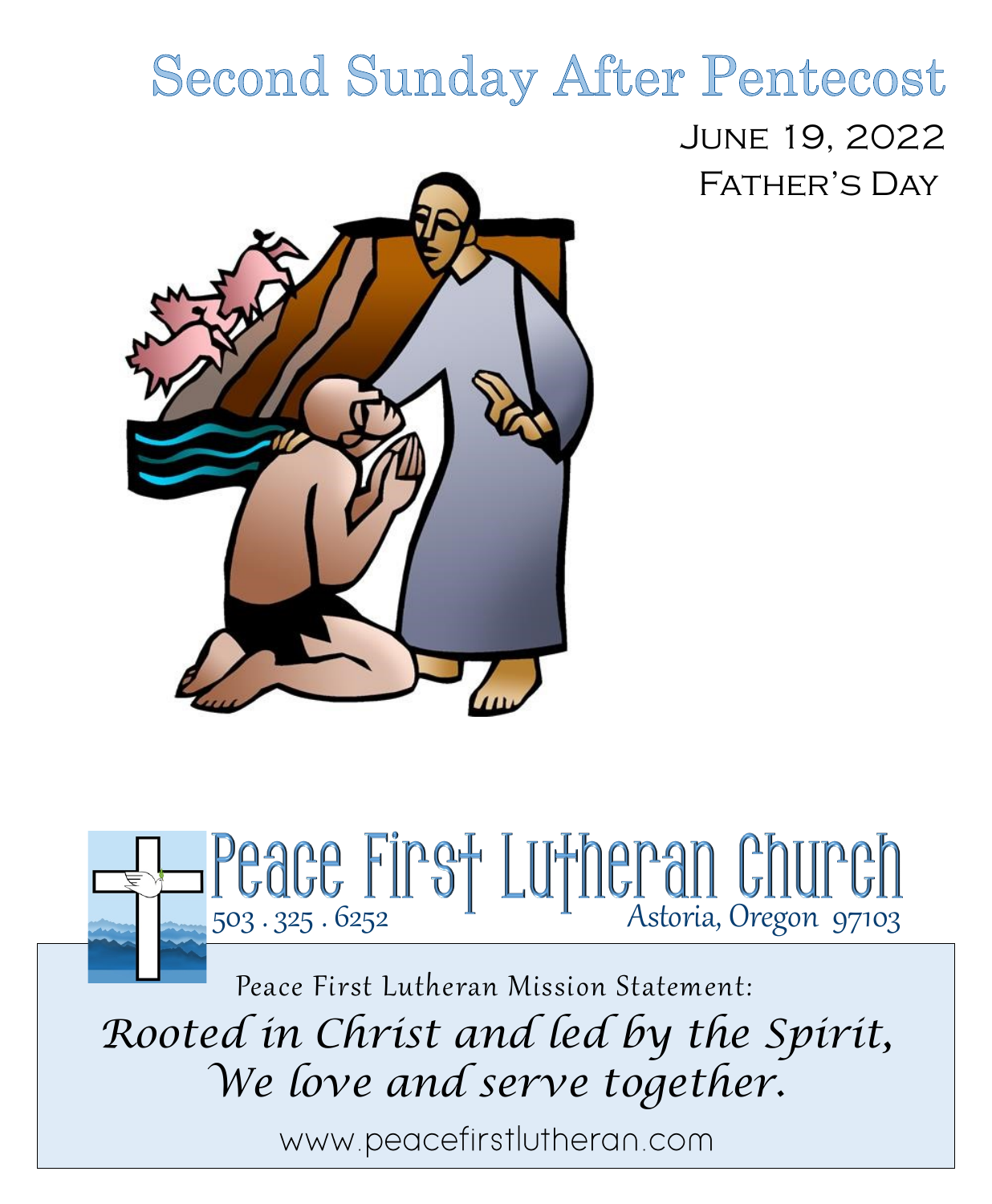## **GATHERING**

(+ = Stand as you are able)

#### **Prelude & Welcome**

#### **+Summer Hymn Sing**

#### **+Greeting**

- P: The grace of our Lord Jesus Christ, the love of God, and the communion of the Holy Spirit be with you all.
- C: **And also with you.**

#### **+Hymn of Praise (ELW 805)** *Lead On, O King Eternal (vs.3)*

3 Lead on, O King eternal: we follow, not with fears, for gladness breaks like morning where'er your face appears. Your cross is lifted o'er us; we journey in its light; the crown awaits the conquest; lead on, O God of might!

#### **+Prayer of the Day**

Let us pray: **O Lord God, we bring before you the cries of a sorrowing world. In your mercy set us free from the chains that bind us, and defend us from everything that is evil, through Jesus Christ, our Savior and Lord. Amen.**

#### **Children's Time**

#### **WORD**

#### **First Lesson - Isaiah 65:1-9**

 $1$  was ready to be sought out by those who did not ask, to be found by those who did not seek me.

I said, "Here I am, here I am,"

to a nation that did not call on my name.

 $2$ I held out my hands all day long

to a rebellious people,

who walk in a way that is not good,

following their own devices;

<sup>3</sup>a people who provoke me

to my face continually,

sacrificing in gardens

and offering incense on bricks;

 $4$ who sit inside tombs.

and spend the night in secret places;

who eat swine's flesh,

with broth of abominable things in their vessels;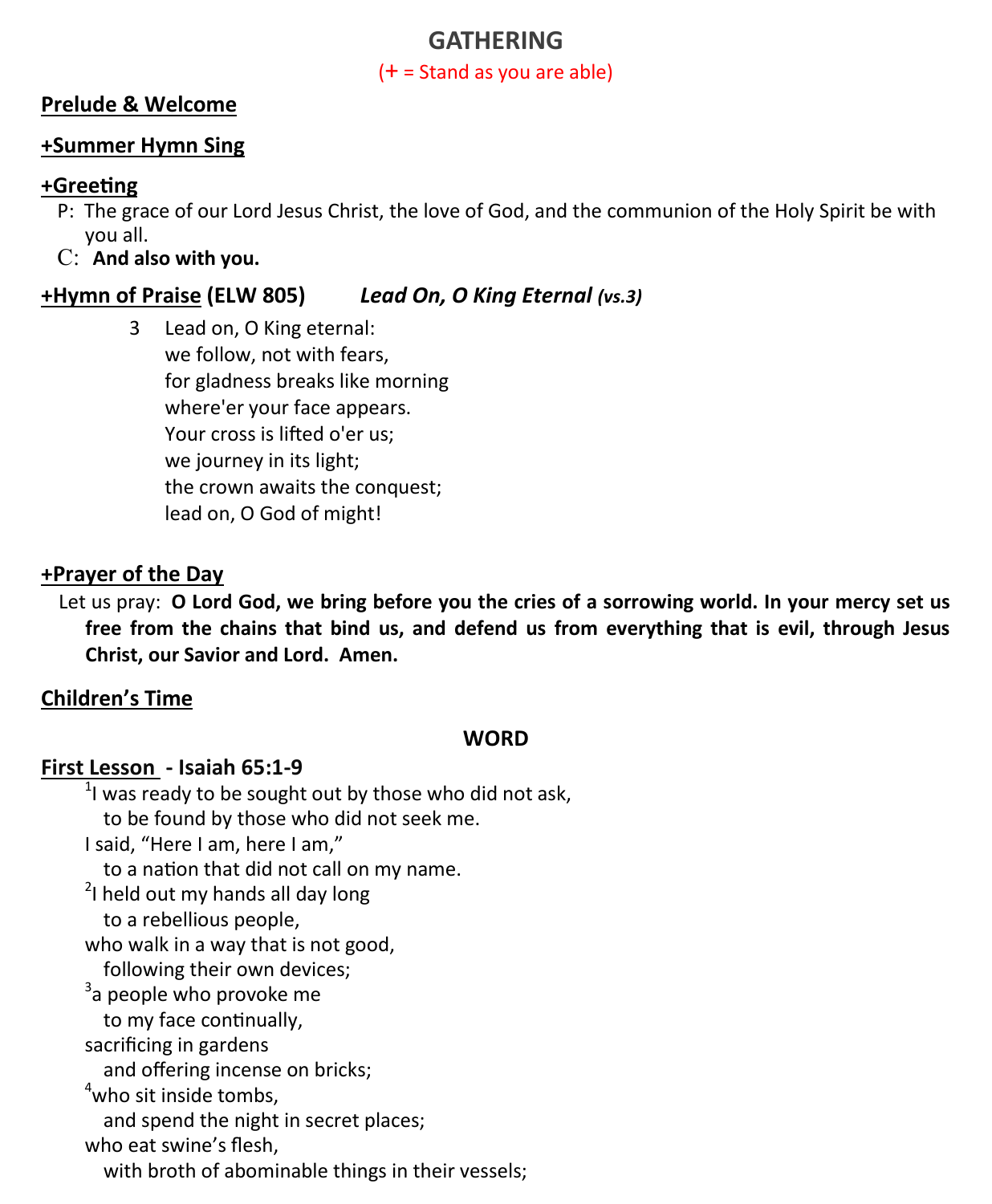<sup>5</sup>who say, "Keep to yourself, do not come near me, for I am too holy for you." These are a smoke in my nostrils, a fire that burns all day long. 6 See, it is written before me: I will not keep silent, but I will repay; I will indeed repay into their laps  $\frac{7}{7}$ their iniquities and their ancestors' iniquities together, says the LORD; because they offered incense on the mountains and reviled me on the hills, I will measure into their laps full payment for their actions. <sup>8</sup>Thus says the LORD: As the wine is found in the cluster, and they say, "Do not destroy it, for there is a blessing in it," so I will do for my servants' sake, and not destroy them all. <sup>9</sup>I will bring forth descendants from Jacob, and from Judah inheritors of my mountains; my chosen shall inherit it, and my servants shall settle there. The word of the Lord. **Thanks be to God!**

#### **Second Lesson - Galatians 3:23-29**

 $23$ Now before faith came, we were imprisoned and guarded under the law until faith would be revealed. <sup>24</sup>Therefore the law was our disciplinarian until Christ came, so that we might be justified by faith. <sup>25</sup>But now that faith has come, we are no longer subject to a disciplinarian, <sup>26</sup>for in Christ Jesus you are all children of God through faith. <sup>27</sup>As many of you as were baptized into Christ have clothed yourselves with Christ. <sup>28</sup>There is no longer Jew or Greek, there is no longer slave or free, there is no longer male and female; for all of you are one in Christ Jesus.  $^{29}$ And if you belong to Christ, then you are Abraham's offspring, heirs according to the promise.

The word of the Lord. **Thanks be to God!**

#### **+Gospel Acclamation** *(Sung before and after the reading of the Holy Gospel)*

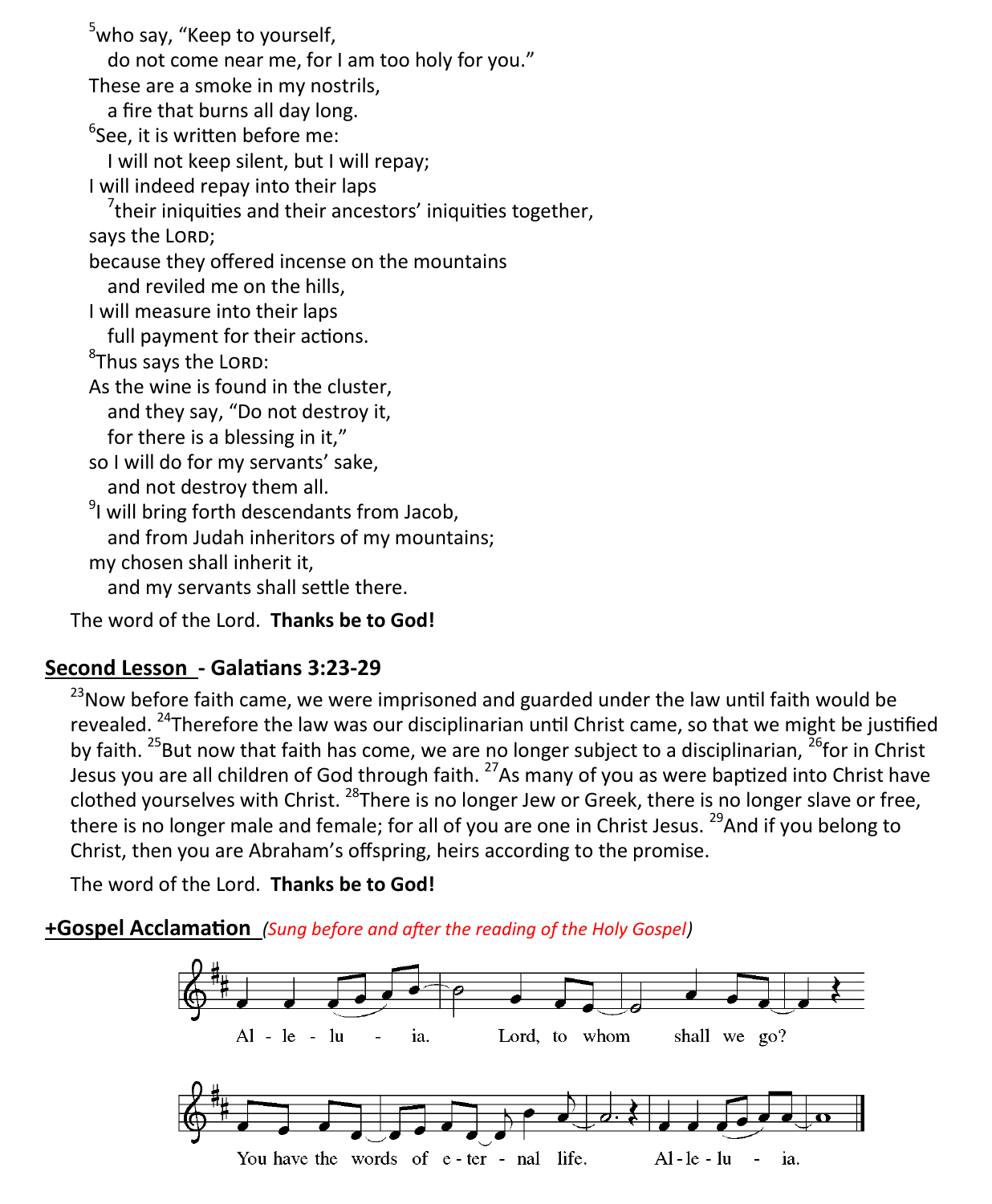#### **+Holy Gospel - Luke 8:26-39**

The Holy Gospel according to Luke the eighth chapter. **Glory to you, O Lord.**

 $26$ Then [Jesus and his disciples] arrived at the country of the Gerasenes, which is opposite Galilee. <sup>27</sup>As he stepped out on land, a man of the city who had demons met him. For a long time he had worn no clothes, and he did not live in a house but in the tombs. <sup>28</sup>When he saw Jesus, he fell down before him and shouted at the top of his voice, "What have you to do with me, Jesus, Son of the Most High God? I beg you, do not torment me"—<sup>29</sup>for Jesus had commanded the unclean spirit to come out of the man. (For many times it had seized him; he was kept under guard and bound with chains and shackles, but he would break the bonds and be driven by the demon into the wilds.) <sup>30</sup>Jesus then asked him, "What is your name?" He said, "Legion"; for many demons had entered him.  $31$ They begged him not to order them to go back into the abyss.

 $32$ Now there on the hillside a large herd of swine was feeding; and the demons begged Jesus to let them enter these. So he gave them permission.  $33$ Then the demons came out of the man and entered the swine, and the herd rushed down the steep bank into the lake and was drowned.

 $34$ When the swineherds saw what had happened, they ran off and told it in the city and in the country. <sup>35</sup>Then people came out to see what had happened, and when they came to Jesus, they found the man from whom the demons had gone sitting at the feet of Jesus, clothed and in his right mind. And they were afraid. <sup>36</sup>Those who had seen it told them how the one who had been possessed by demons had been healed. <sup>37</sup>Then all the people of the surrounding country of the Gerasenes asked Jesus to leave them; for they were seized with great fear. So he got into the boat and returned. <sup>38</sup>The man from whom the demons had gone begged that he might be with him; but Jesus sent him away, saying, <sup>39</sup> Return to your home, and declare how much God has done for you." So he went away, proclaiming throughout the city how much Jesus had done for him.

P: The Gospel of the Lord **C: Praise to you, O Christ.** *(Re-singing of the Gospel Acclamation)*

**Sermon Clothed for Ministry Rev. Stephan Kienberger**

#### **+Hymn of the Day (ACS 1016)** *Cast Out, O Christ (Insert)*

#### **Prayers of the Church** *(We pray responsively)*

United in Christ and guided by the Spirit, we pray for the church, the creation, and all in need.

#### *A brief silence.*

Holy God, you hear the cries of those who seek you. Equip your church with evangelists who reveal the continuous call of your outstretched hands and your promises of a home in you. God of grace, **hear our prayer.**

You hear the cries of the earth. Restore places where land, air, and waterways have been harmed. Guide us to develop and implement sources of energy and food production that do not destroy the earth. God of grace, **hear our prayer.**

You hear the cries of those who are marginalized or cast out. On this Juneteenth observance, guide us continually toward the end of oppression in all its forms, especially white supremacy. Bring true freedom and human flourishing to all your beloved children. God of grace, **hear our prayer.**

You hear the cries of those who suffer. Come to the aid of all who are homeless, naked, hungry, and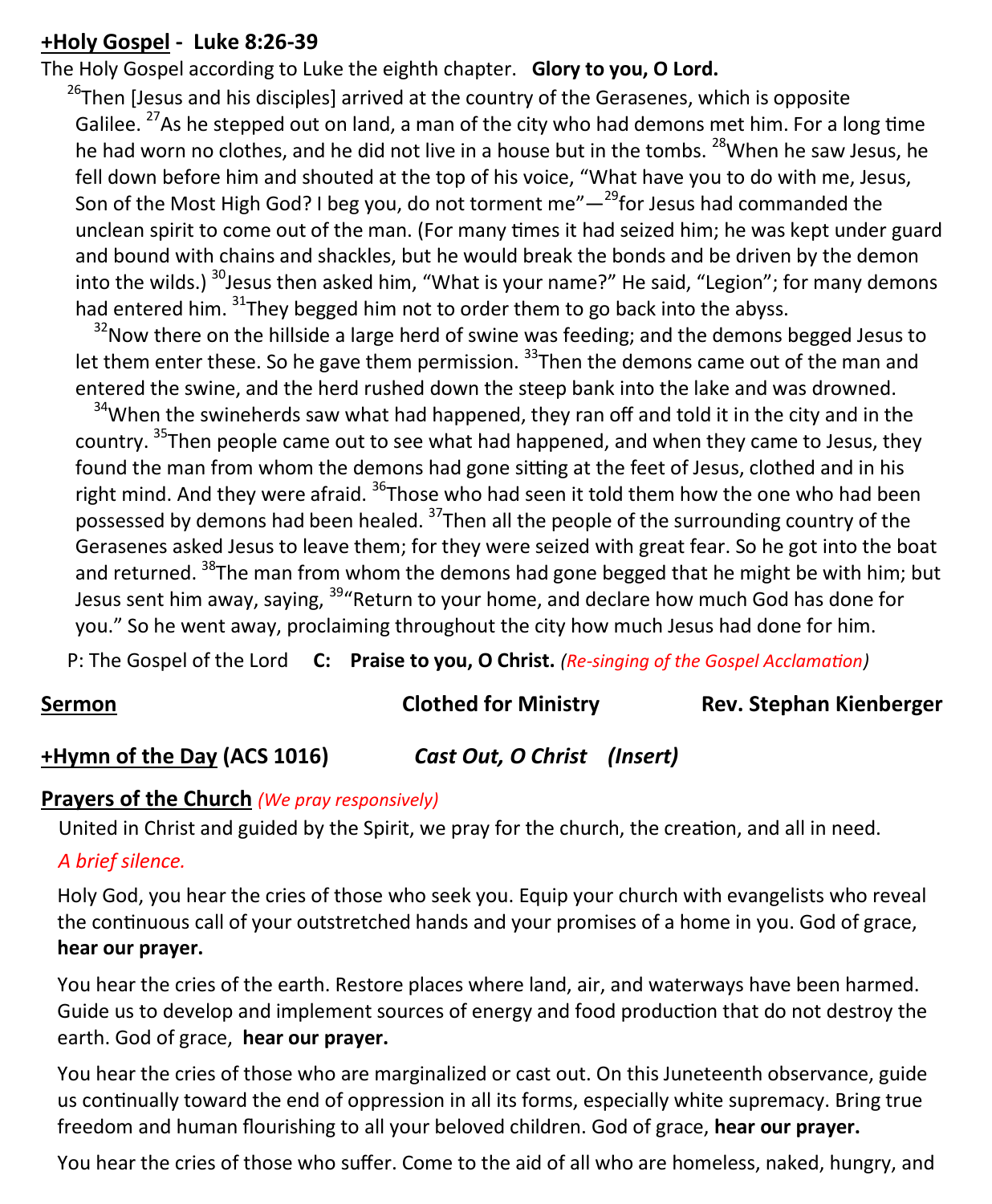sick. We especially for our siblings in Christ who have requested special prayers. Bring peace to any experiencing mental illness, that they can clearly recognize your loving presence. God of grace, **hear our prayer.**

You hear the cries of those who celebrate and those who grieve on this Father's Day. Nurture mutual love and tender care in all relationships. Comfort those for whom this day brings sadness or longing. God of grace, **hear our prayer.**

#### Here other intercessions may be offered.

We give thanks for the faithful departed whose lives proclaimed all you had done for them. At the last, unite us with them as we make our home in you. God of grace, **hear our prayer.**

God of every time and place, in Jesus' name and filled with your Holy Spirit, we entrust these spoken prayers and those in our hearts into your holy keeping. **Amen.**

#### *The following people have requested to be in our prayers:*

Betty & Bill Cunningham, Betty Jo Heiner, Melvin Lampi, Mike & Chris Holmstedt, Suzanne & Hal Nauman, Kera Hoagland (Pat Whitten's granddaughter), Gayle Svendsen, Audrey Gentry, Dora Swanson & family, Lynn Ure, Pamela Jones, LaNell Chaterje, Kaye Weimer, Rebecca Graham and her family at the loss of her husband Russell, Greta Josephson, Dave Ramos, Emily Smith, Missy Maise, Ron McClintock, Ruth Benner and family at the passing of her aunt Teria Horner, Kenna & Luke Roman at the passing of Kenna's mother Jill, Al Gillie and family at the passing of his wife Marcy and at the loss of his brother-in-law Steve, Marian Soderberg.

| Dan Clark, USCG               | Eric Chesnut, Army Nat'l Guard |
|-------------------------------|--------------------------------|
| Sean MacKenzie, USCG          | Ian Miller, USCG               |
| Mike Harris, Navy             | Ben Holland, Navy              |
| Samuel Brown, USCG            | David Pearson, USCG            |
| Nathan Loppnow, USCG          | Josh Schauermann, Army         |
| Nevada Martin, USAF           | Clairisa Jensen, Army          |
| Micah Cenci, Army Nat'l Guard | Neesen Bristow, USAF           |
| Hanna Hale LISN               | <b>Rill Pie LISCG</b>          |

Andrew Fleischmann, USCG Paul Wiedenhoeft, USCG Brian Perez, Army Timothy Soto, US Army Res Shannon McGregor, USCG Makayla Weimer Armstrong, USAF Morgan Hale, USN Luke Berdahl, USMC

### **Sharing the Peace**

#### **MEAL**

#### **Offering Prayer**

P: Let us pray: **God of abundance, you have set before us a plentiful harvest. As we feast on your goodness, strengthen us to labor in your field, and equip us to bear fruit for the good of all, in the name of Jesus. Amen.**

#### **+The Great Thanksgiving**

The Lord be with you. **And also with you.** Lift up your hearts. **We lift them to the Lord.** Let us give thanks to the Lord our God. **It is right to give God thanks and praise.**

#### **+Preface**

P: It is indeed right, our duty and our joy, that we should at all times and in all places give thanks and praise to you, almighty and merciful God, through our Savior Jesus Christ. And so, with all the choirs of angels, with the church on earth and the hosts of heaven, we praise your name and join their unending hymn: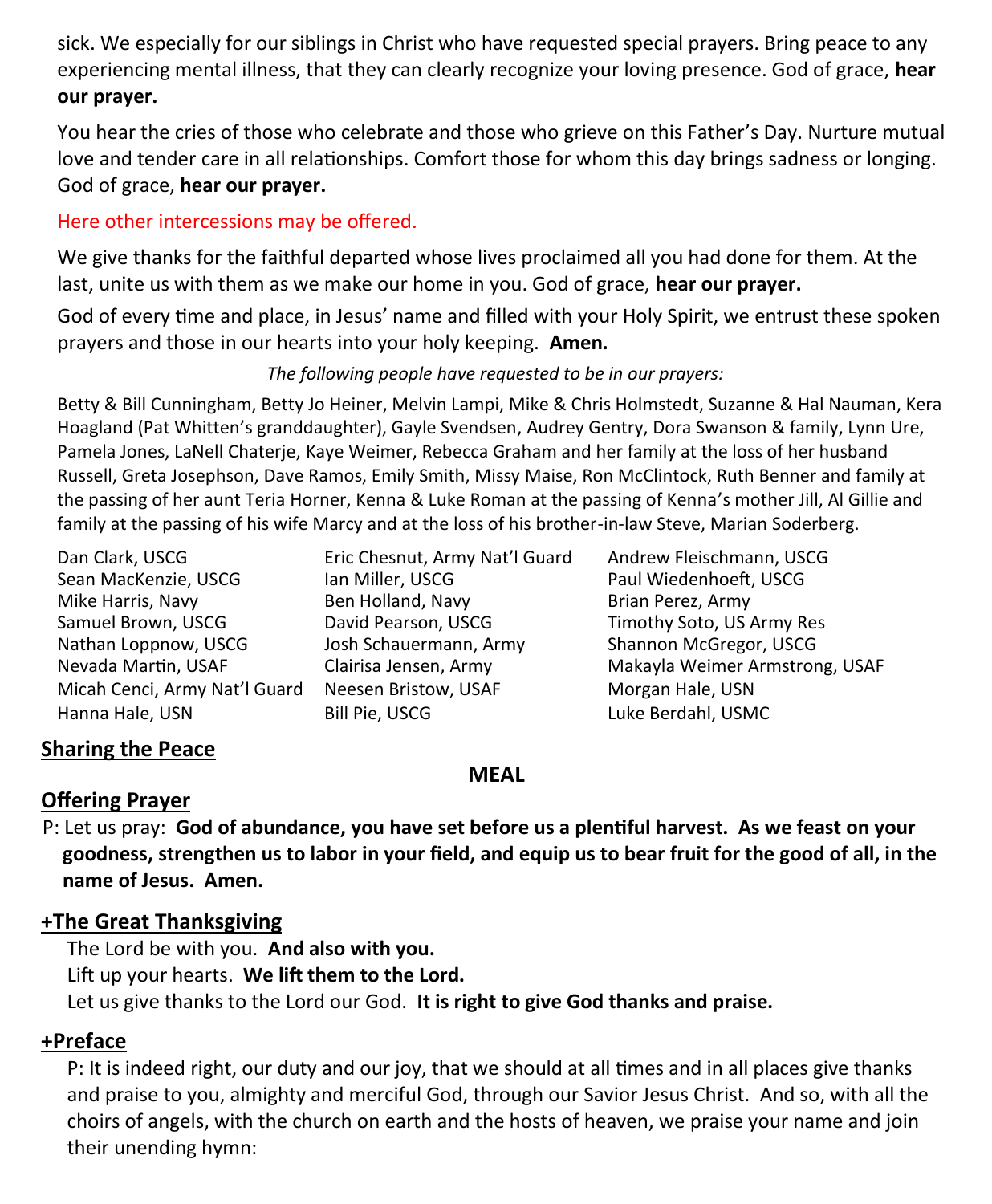

#### **+Words of Institution**

In the night in which he was betrayed,

our Lord Jesus took bread, and gave thanks;

broke it, and gave it to his disciples, saying:

Take and eat; this is my body, given for you.

Do this for the remembrance of me.

Again, after supper, he took the cup, gave thanks,

and gave it for all to drink, saying:

This cup is the new covenant in my blood,

shed for you and for all people for the forgiveness of sin.

Do this for the remembrance of me.

#### **+Lord's Prayer**

Gathered into one by the Holy Spirit, let us pray as Jesus taught us:

**Our Father, who art in heaven, hallowed be thy name, thy kingdom come, thy will be done, on earth as it is in heaven. Give us this day our daily bread; and forgive us our trespasses, as we forgive those who trespass against us; And lead us not into temptation, but deliver us from evil. For thine is the kingdom, and the power, and the glory, forever and ever. Amen.**

**Our Father in heaven, hallowed be your name, your kingdom come, your will be done, on earth as in heaven. Give us today our daily bread. Forgive us our sins as we forgive those who sin against us. Save us from the time of trial and deliver us from evil. For the kingdom, the power, and the glory are yours, now and forever. Amen.**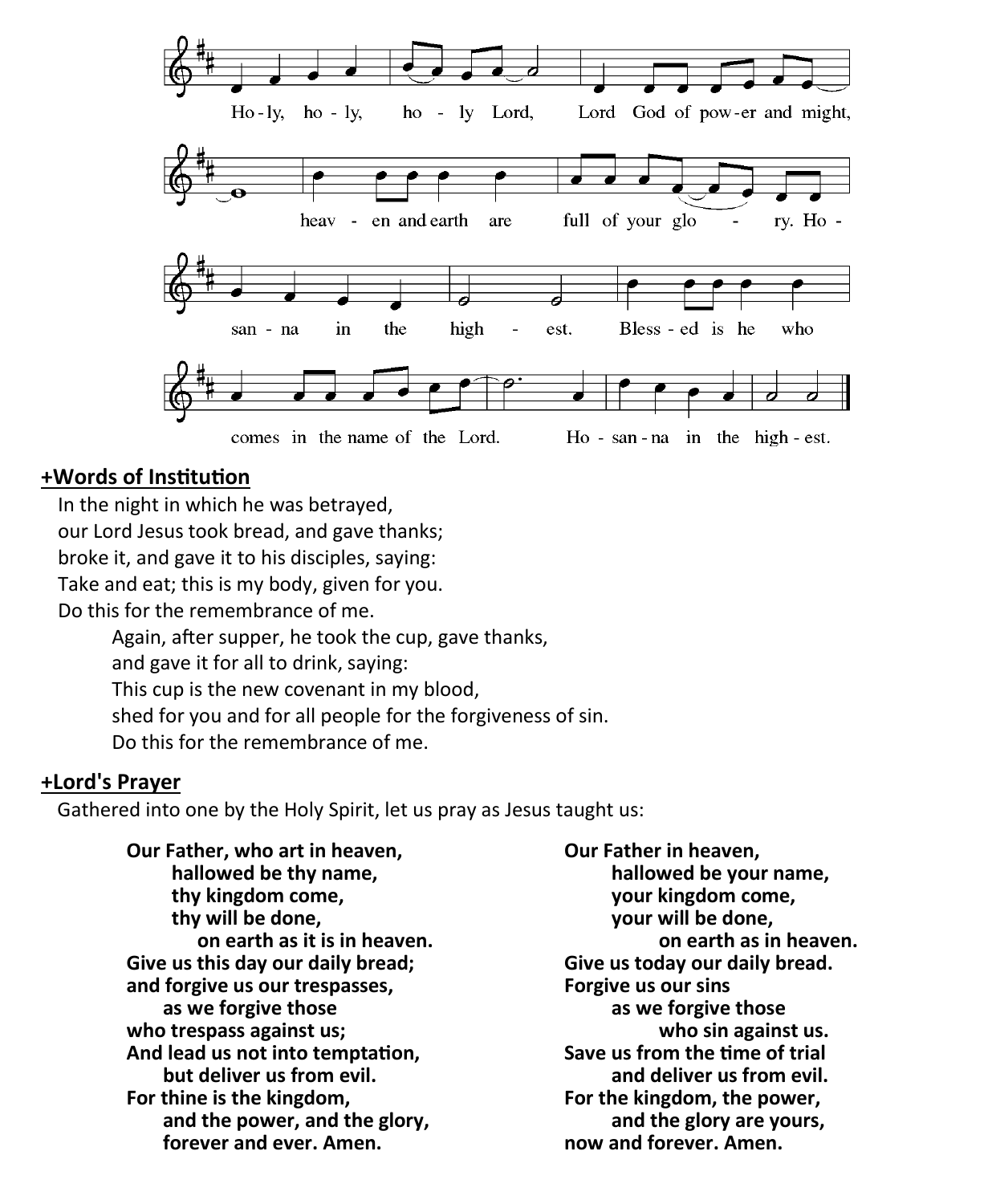#### **Communion Hymns**

**ELW 496 One Bread, One Body ELW 456 Baptized in Water**

#### **Prayer after Communion**

P: Let us pray: **Life-giving God, through this meal you have bandaged our wounds and fed us with your mercy. Now send us forth to live for others, both friend and stranger, that all may come to know your love. This we pray in the name of Jesus. Amen.**

#### **+Blessing**

The God of peace, Father,  $\mathbf{\dot{F}}$  Son, and Holy Spirit, bless you, comfort you, and show you the path of life this day and always. **Amen.**

### **+Sending Hymn (ELW 886)** *O For A Thousand Tongues to Sing*

#### **+Bells & Dismissal**

Go in peace. Love your neighbor. **Thanks be to God.**

### **Postlude**

Organ: Laurie Drage

*Music used by permission: Augsburg Fortress [#SB124430](https://www.youtube.com/hashtag/sb124430) and OneLicense [#A](https://www.youtube.com/hashtag/a)-706695 A list of today's worship helpers can be found in the Narthex.*

# **Sunday Attendance for June 12, 2022 was 100**

We welcome you here today to worship. Please take a moment to fill out a WELCOME Card, found in each pew rack to let us know you are here, and to share any prayer requests. On your way out, please place it in the offering plate at the back of the Sanctuary. To our guests, we invite you to also sign our Guest Book located in the narthex. Thank you for choosing to worship with us today. God's Peace!



# **New Grief Group Available**

Gayle Svendsen is offering a 4-session Grief Group for up to 10 people. The first session will be June 21st, from 6:30 pm to 7:30pm, in the Fireside Room at the uppertown campus. The group will be exploring the grief process and will honor the individuals who have died and/or lost parts of their lives. To enhance healing, Gayle will share ways of using writing, simple art, and movement while sitting. She will present various approaches to make mourning a less overwhelming experience. If you are interested in this group, please either call or email the church office.